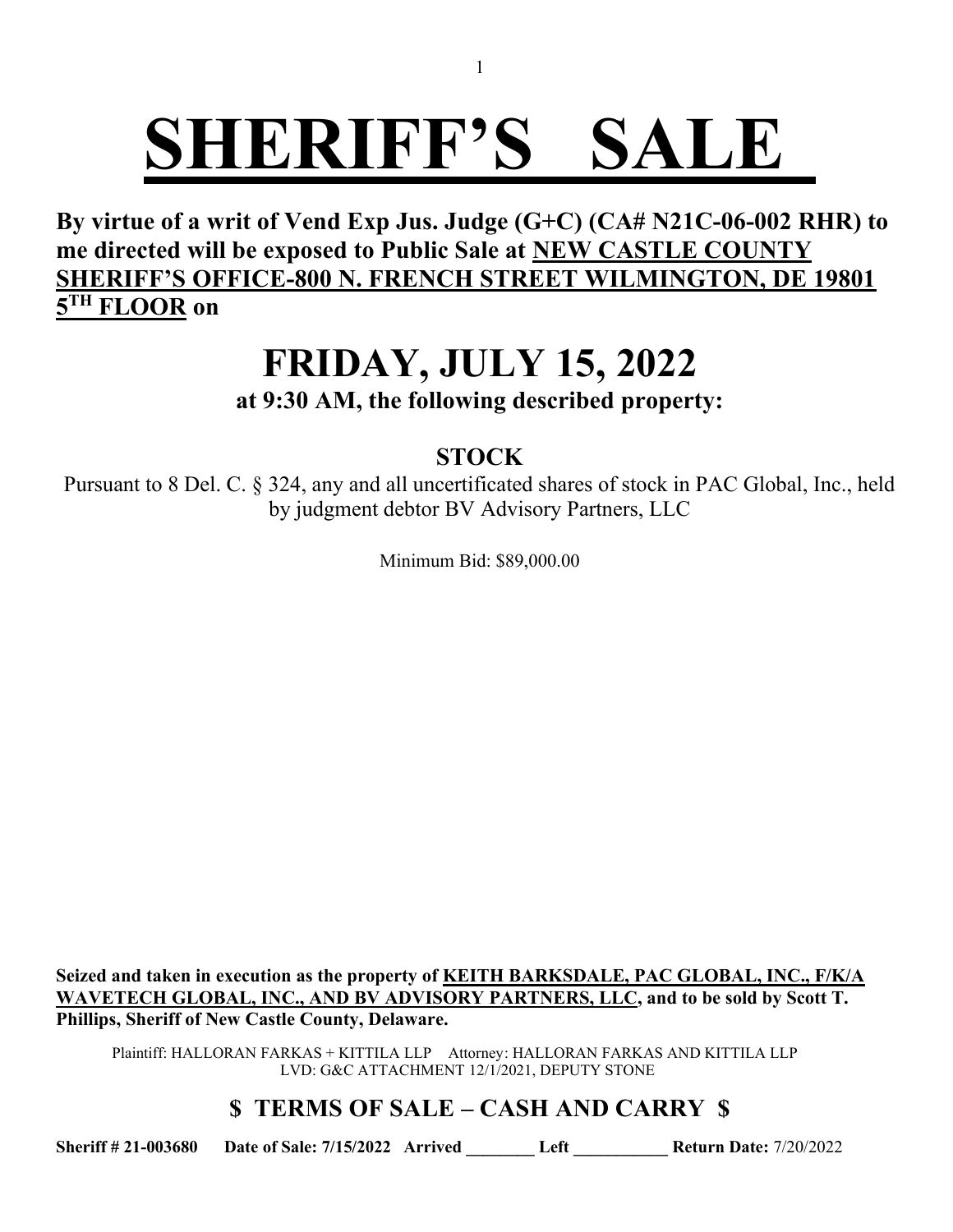**By virtue of a writ of Vend Exp Jus. Judge (G+C) (CA# N17J-02218) to me directed will be exposed to Public Sale at 535 MASON DRIVE NEW CASTLE, DE 19720 on**

### **Friday, July 15, 2022**

**at 11:00 AM, the following described property:**

6'x8' SHED YELLOW SIDING RED SHUTTTERS

**Seized and taken in execution as the property of SUSAN I SUTTON, and to be sold by Scott T. Phillips, Sheriff of New Castle County, Delaware.**

Plaintiff: RUTLEDGE MAINTENANCE CORPORATION Attorney: LAW OFFICE OF E J FORNIAS, PA LVD: 6/7/18 LVD G & C EVERETT

#### **\$ TERMS OF SALE – CASH AND CARRY \$**

**Sheriff # 18-004870 Date of Sale:** 7/15/2022 **Arrived \_\_\_\_\_\_\_\_ Left \_\_\_\_\_\_\_\_\_\_\_ Return Date:** 7/22/2022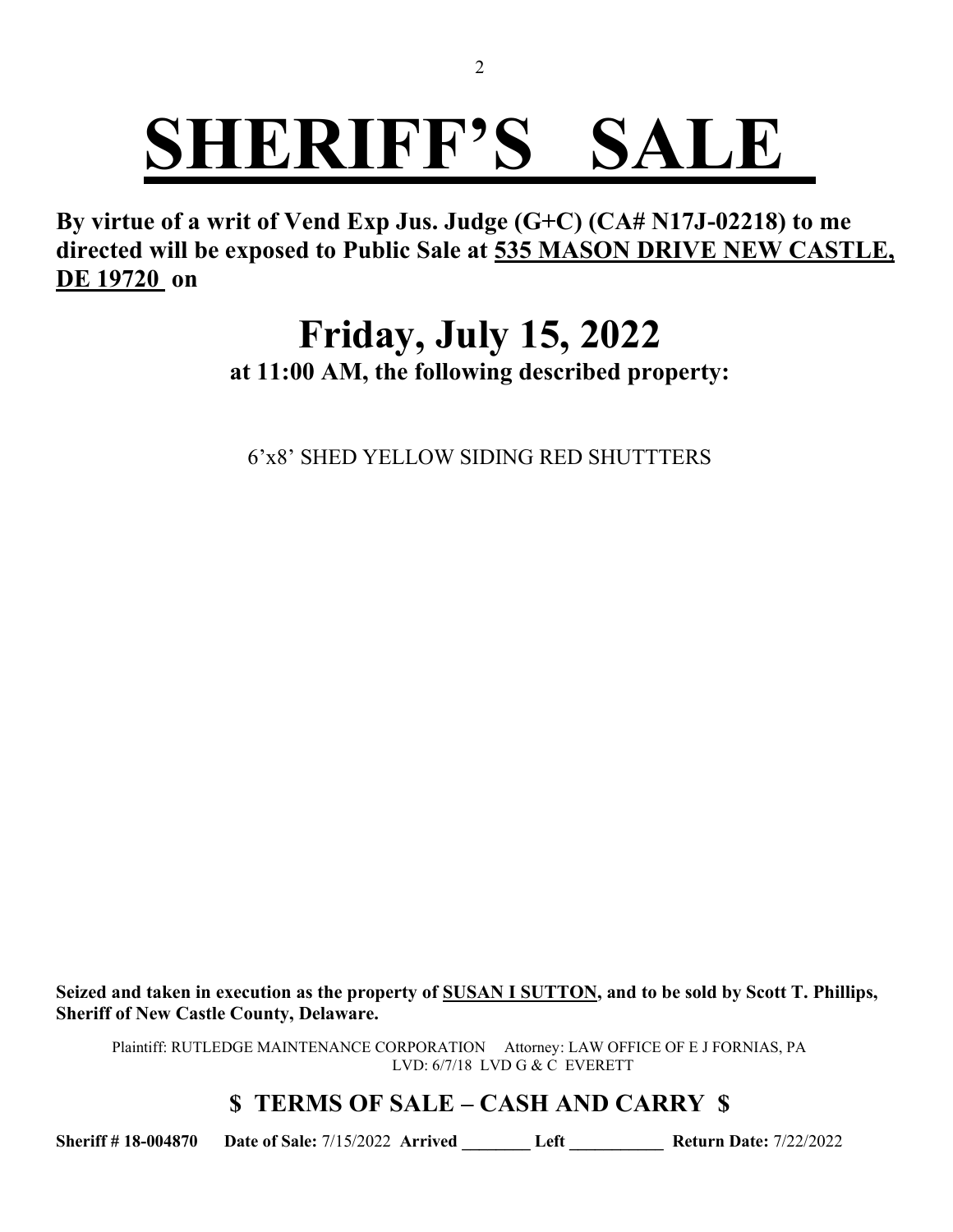**By virtue of a writ of Vend Exp Jus. Judge (G+C) (CA# N18J-08942) to me directed will be exposed to Public Sale at 7 CAPO LANE NEW CASTLE, DE 19720 on**

### **Friday, July 15, 2022 at 11:20 AM, the following described property:**

- 1. ONE WOODEN BENCH WHITE IN COLOR
- 2. ONE YELLOW FLOWER POT
- 3. ONE FROG STATUE

AND

2010 BLACK CADILLAC SRX , DE TAG: 75889, VIN NUMBER 3GYFNFEY7AS624881

**Seized and taken in execution as the property of JEROME A DORSEY AND LORI DORSEY, and to be sold by Scott T. Phillips, Sheriff of New Castle County, Delaware.**

Plaintiff: RUTLEDGE MAINTENANCE CORPORATION Attorney: LAW OFFICE OF E J FORNIAS, PA LVD: G&C, MV & L&T 3/5/21 RICHARDSON

#### **\$ TERMS OF SALE – CASH AND CARRY \$**

**Sheriff # 20-006492 Date of Sale:** 7/15/2022 **Arrived \_\_\_\_\_\_\_\_ Left \_\_\_\_\_\_\_\_\_\_\_ Return Date:** 7/28/2022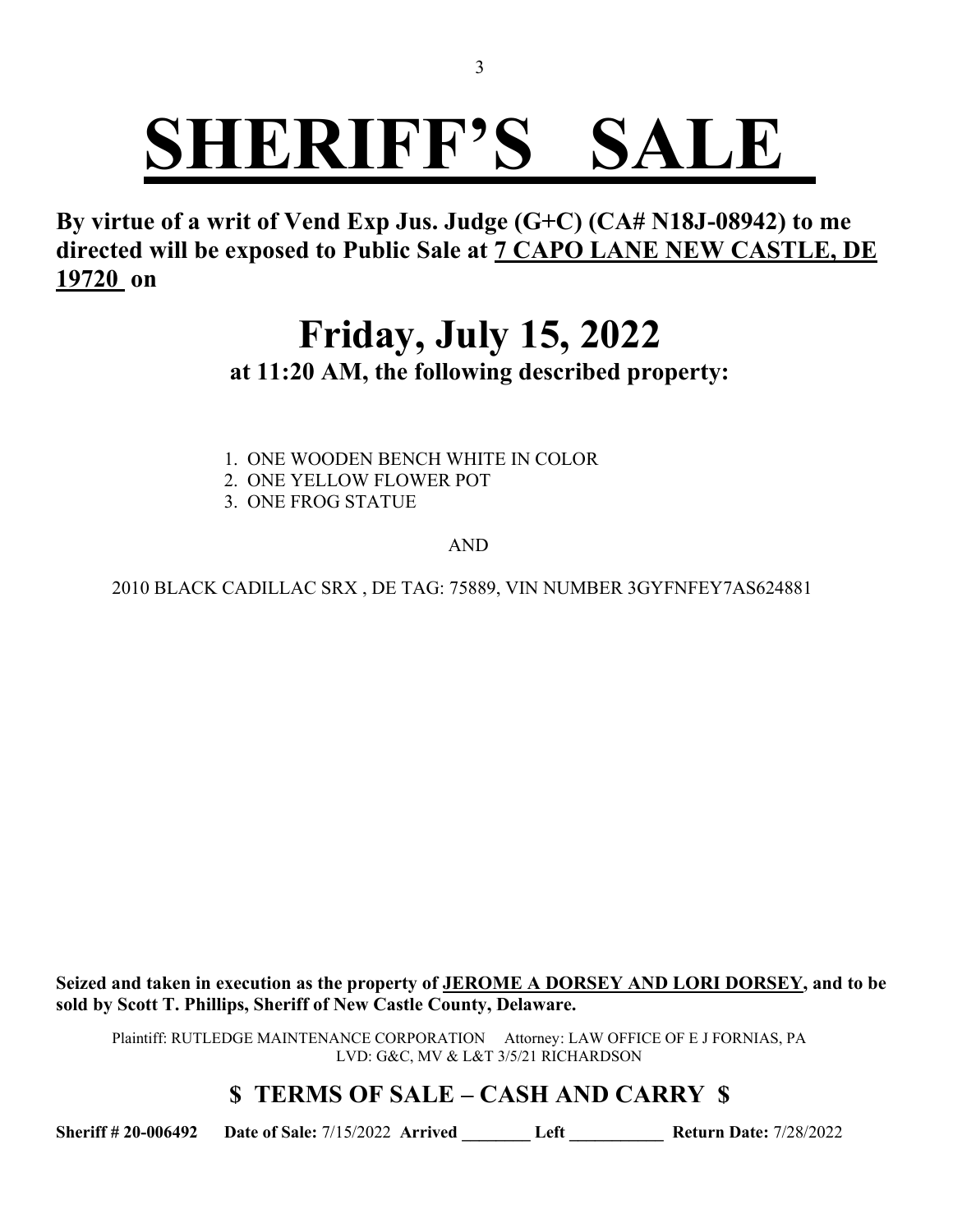**By virtue of a writ of Vend Exp Jus. Judge (G+C) (CA# N18J-02717) to me directed will be exposed to Public Sale at 458 PIGEON VIEW LANE NEW CASTLE, DE 19720 on**

### **Friday, July 15, 2022**

**at 11:40 AM, the following described property:**

2010 TAUPE CHEVROLET SILVERADO, DE TAG: CL052763, VIN: 3GCRC5E3XAG101895

**Seized and taken in execution as the property of FRANK DUKES AND SHARON DUKES, and to be sold by Scott T. Phillips, Sheriff of New Castle County, Delaware.**

Plaintiff: RUTLEDGE MAINTENANCE CORPORATION Attorney: LAW OFFICE OF E J FORNIAS, PA LVD: 458 PIGEON VIEW LANE NEW CASTLE, DE 19720

### **\$ TERMS OF SALE – CASH AND CARRY \$**

**Sheriff # 20-006443 Date of Sale:** 7/15/2022 **Arrived \_\_\_\_\_\_\_\_ Left \_\_\_\_\_\_\_\_\_\_\_ Return Date:** 7/28/2022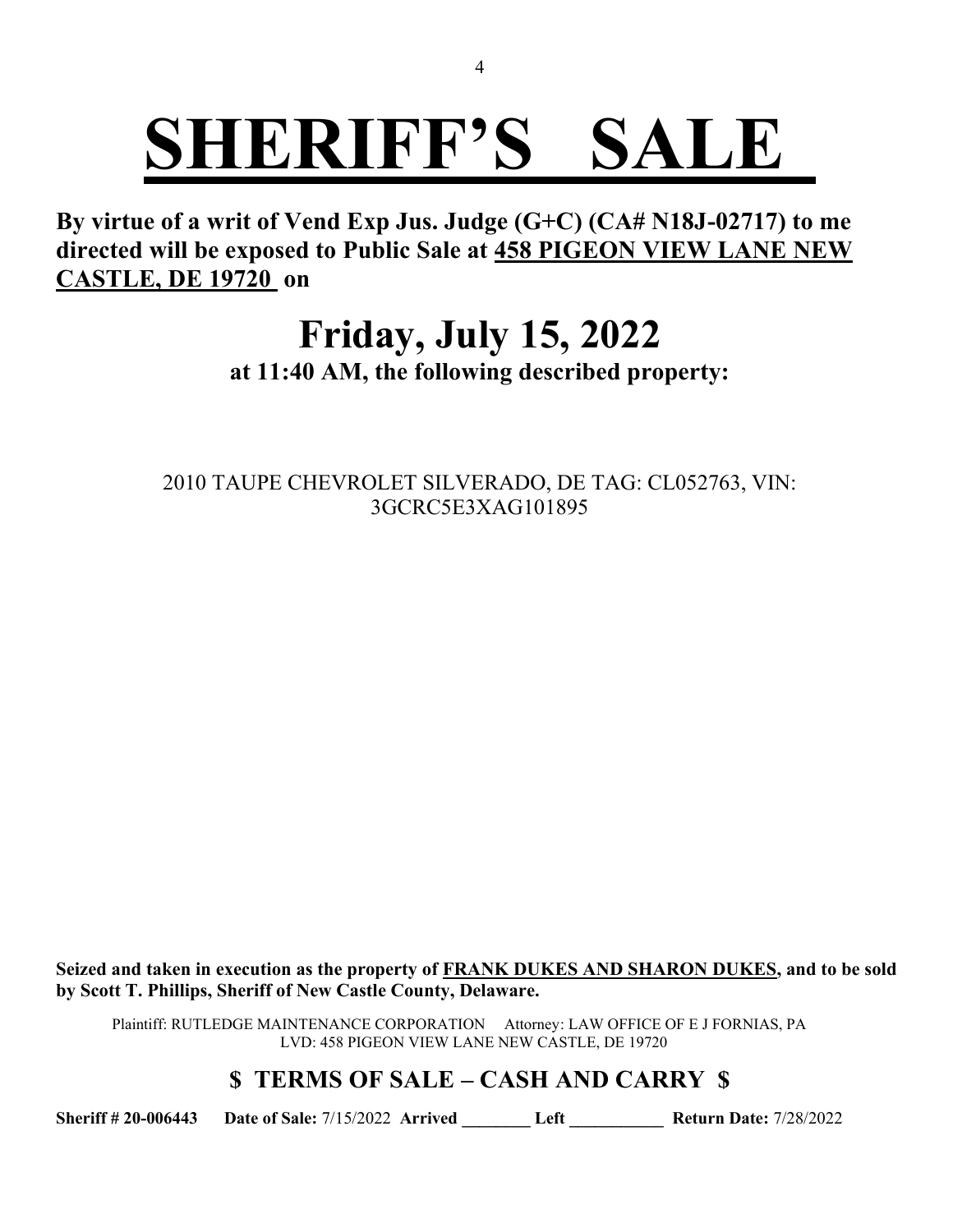**By virtue of a writ of Vend Exp Jus. Judge (G+C) (CA# N18J-06052) to me directed will be exposed to Public Sale at 660 COUNTRY PATH DRIVE NEW CASTLE, DE 19720 on**

## **Friday, July 15, 2022**

**at 12:00 PM, the following described property:**

2015 WHITE NISSAN PATHFINDER, DE TAG: PC472120, VIN: 5N1AR2MM0FC692198

**Seized and taken in execution as the property of CHARLES SHEPARD AND ARIANE SHEPARD, and to be sold by Scott T. Phillips, Sheriff of New Castle County, Delaware.**

Plaintiff: RUTLEDGE MAINTENANCE CORPORATION Attorney: LAW OFFICE OF E J FORNIAS, PA LVD: 660 COUNTRY PATH DRIVE NEW CASTLE, DE 19720

**\$ TERMS OF SALE – CASH AND CARRY \$**

**Sheriff # 20-006356 Date of Sale:** 7/15/2022 **Arrived \_\_\_\_\_\_\_\_ Left \_\_\_\_\_\_\_\_\_\_\_ Return Date:** 7/28/2022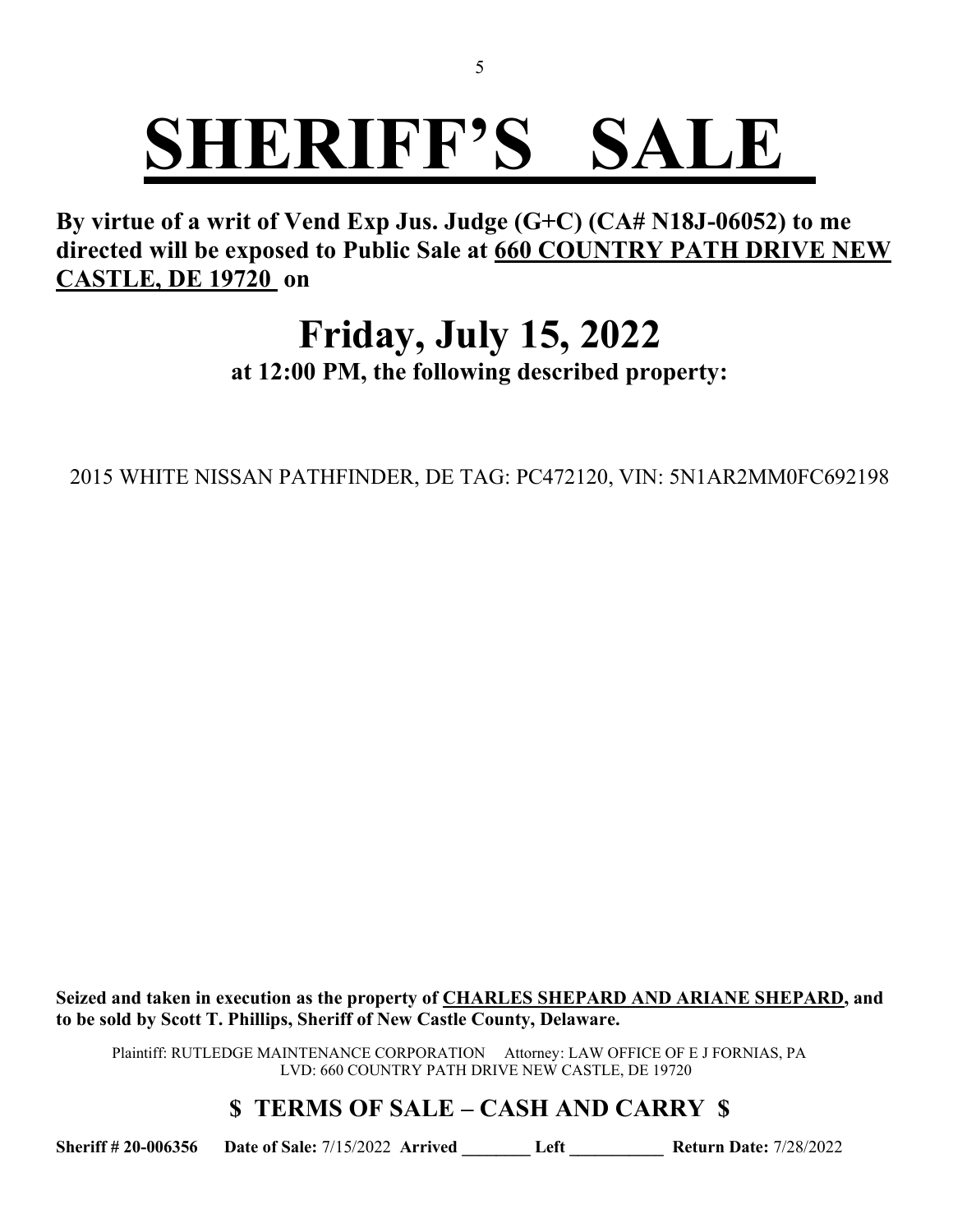**By virtue of a writ of Vend Exp Jus. Judge (G+C) (CA# N15J-00897 ) to me directed will be exposed to Public Sale at 619 COUNTRY PATH DRIVE NEW CASTLE, DE 19720 on**

### **Friday, July 15, 2022 at 12:20 PM, the following described property:**

1. 2 PLASTIC FLOWER POTS 2. 2 CERAMIC FLOWER POTS

**Seized and taken in execution as the property of CHAUNCEY HARRIS, and to be sold by Scott T. Phillips, Sheriff of New Castle County, Delaware.**

Plaintiff: RUTLEDGE MAINTENANCE CORPORATION Attorney: LAW OFFICE OF E J FORNIAS, PA LVD: 3/20/19 LVD: G & C / L & T /EVERETT

#### **\$ TERMS OF SALE – CASH AND CARRY \$**

**Sheriff # 17-001579 Date of Sale:** 7/15/2022 **Arrived \_\_\_\_\_\_\_\_ Left \_\_\_\_\_\_\_\_\_\_\_ Return Date:** 7/22/2022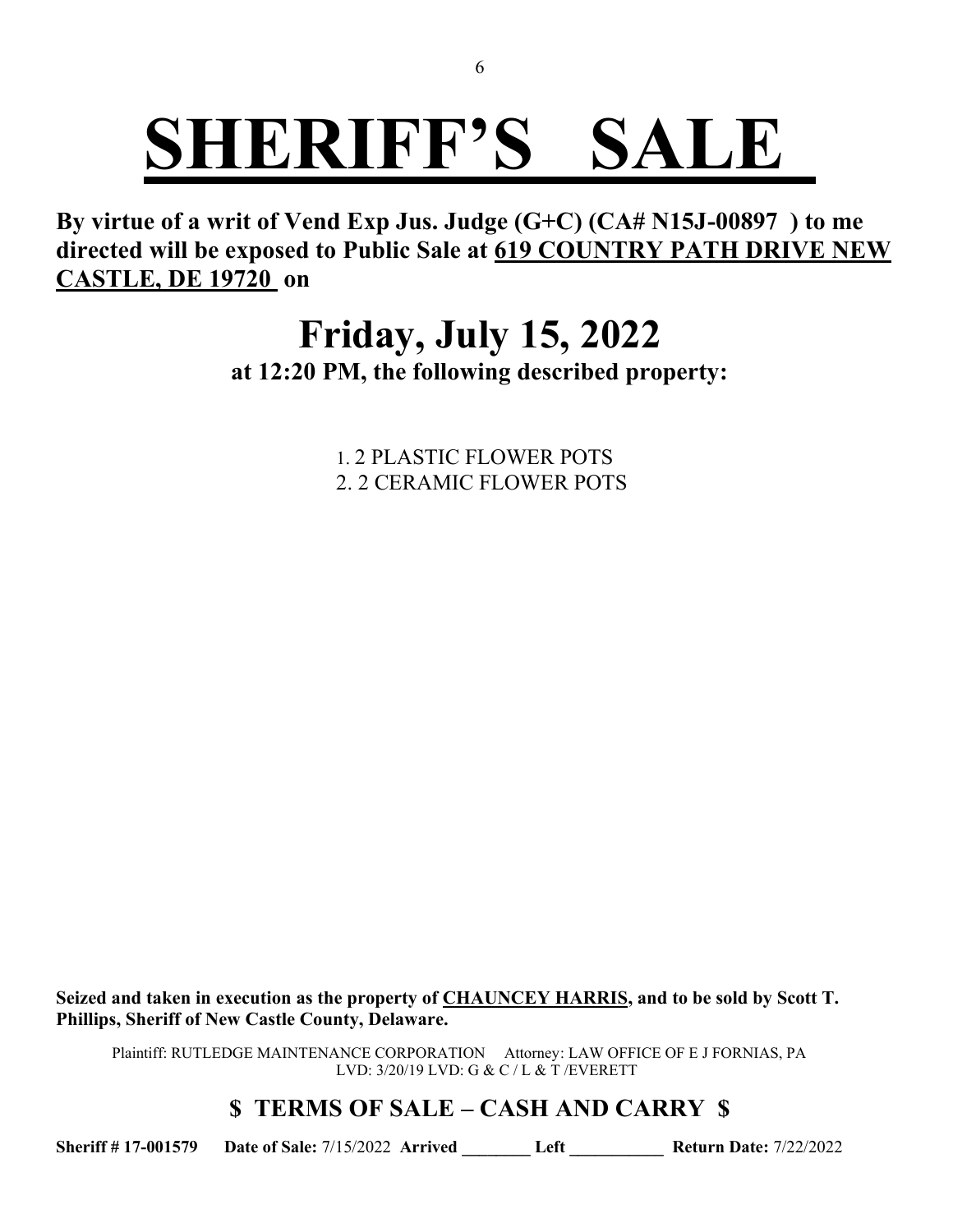**By virtue of a writ of Vend Exp Jus. Judge (G+C) (CA# N18J-05090) to me directed will be exposed to Public Sale at 804 CORNSTALK DRIVE NEW CASTLE, DE 19720 on**

### **Friday, July 15, 2022 at 12:40 PM, the following described property:**

1. ONE WOODEN OUTDOOR PLAYSET 2. ONE GRAY GARDEN HOSE

AND

2011 GRAY JEEP COMPASS DE TAG: PC132212, VIN: 1J4NT1FA9BD248935

**Seized and taken in execution as the property of ISAAC NAADI AND SARA AWUKU, and to be sold by Scott T. Phillips, Sheriff of New Castle County, Delaware.**

Plaintiff: RUTLEDGE MAINTENANCE CORPORATION Attorney: LAW OFFICE OF E J FORNIAS, PA LVD: G&C LEVY/RICHARDSON 12/9/20

### **\$ TERMS OF SALE – CASH AND CARRY \$**

**Sheriff # 20-006366 Date of Sale:** 7/15/2022 **Arrived \_\_\_\_\_\_\_\_ Left \_\_\_\_\_\_\_\_\_\_\_ Return Date:** 7/22/2022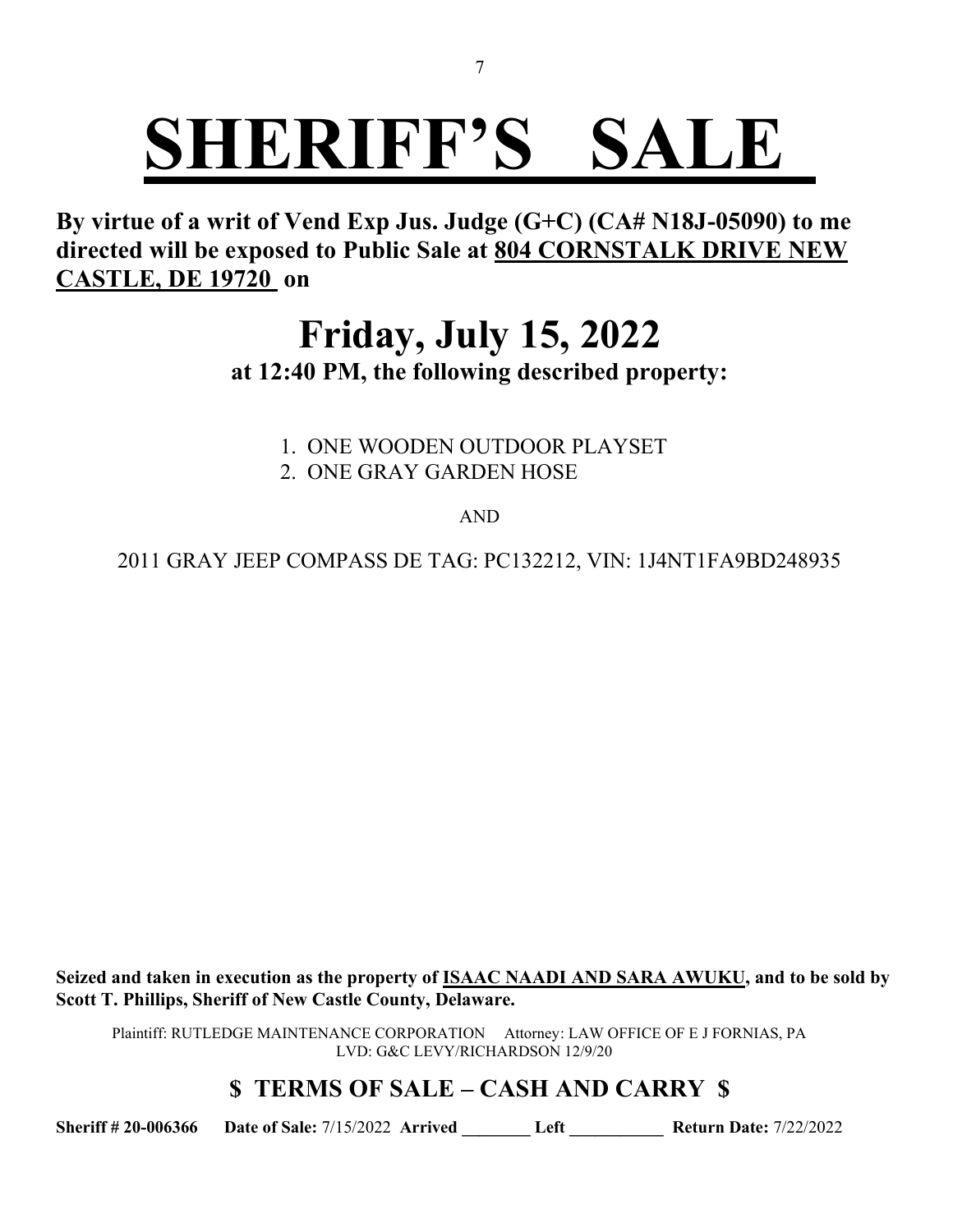**By virtue of a writ of Vend Exp Jus. Judge (G+C) (CA# N16J-06530) to me directed will be exposed to Public Sale at 816 CORNSTALK DRIVE NEW CASTLE, DE 19720 on**

## **Friday, July 15, 2022**

**at 1:00 PM, the following described property:**

- 1. DINING ROOM TABLE
- 2. 4 CHAIRS
- 3. GREEN WRAP AROUND SOFA
- 4. GLASS TABLE
- 5. 4 CHAIRS
- 6. 55 INCH FLAT SCREEN TV
- 7. STOVE
- 8. DISHWASHER
- 9. CLOTH COUCH
- 10. LEATHER LOVESEAT
- 11. 5X 7 METAL SHED

AND

2010 BLUE HONDA CIVIC DE TAG: 195983 VIN: 19XFA1F98AE037499

**Seized and taken in execution as the property of PETER CHIAMA, and to be sold by Scott T. Phillips, Sheriff of New Castle County, Delaware.**

Plaintiff: RUTLEDGE MAINTENANCE CORPORATION Attorney: LAW OFFICE OF E J FORNIAS, PA LVD: 7/7/17 LVD: MV & G & C EVERETT

#### **\$ TERMS OF SALE – CASH AND CARRY \$**

**Sheriff # 17-005962 Date of Sale:** 7/15/2022 **Arrived \_\_\_\_\_\_\_\_ Left \_\_\_\_\_\_\_\_\_\_\_ Return Date:** 7/22/2022